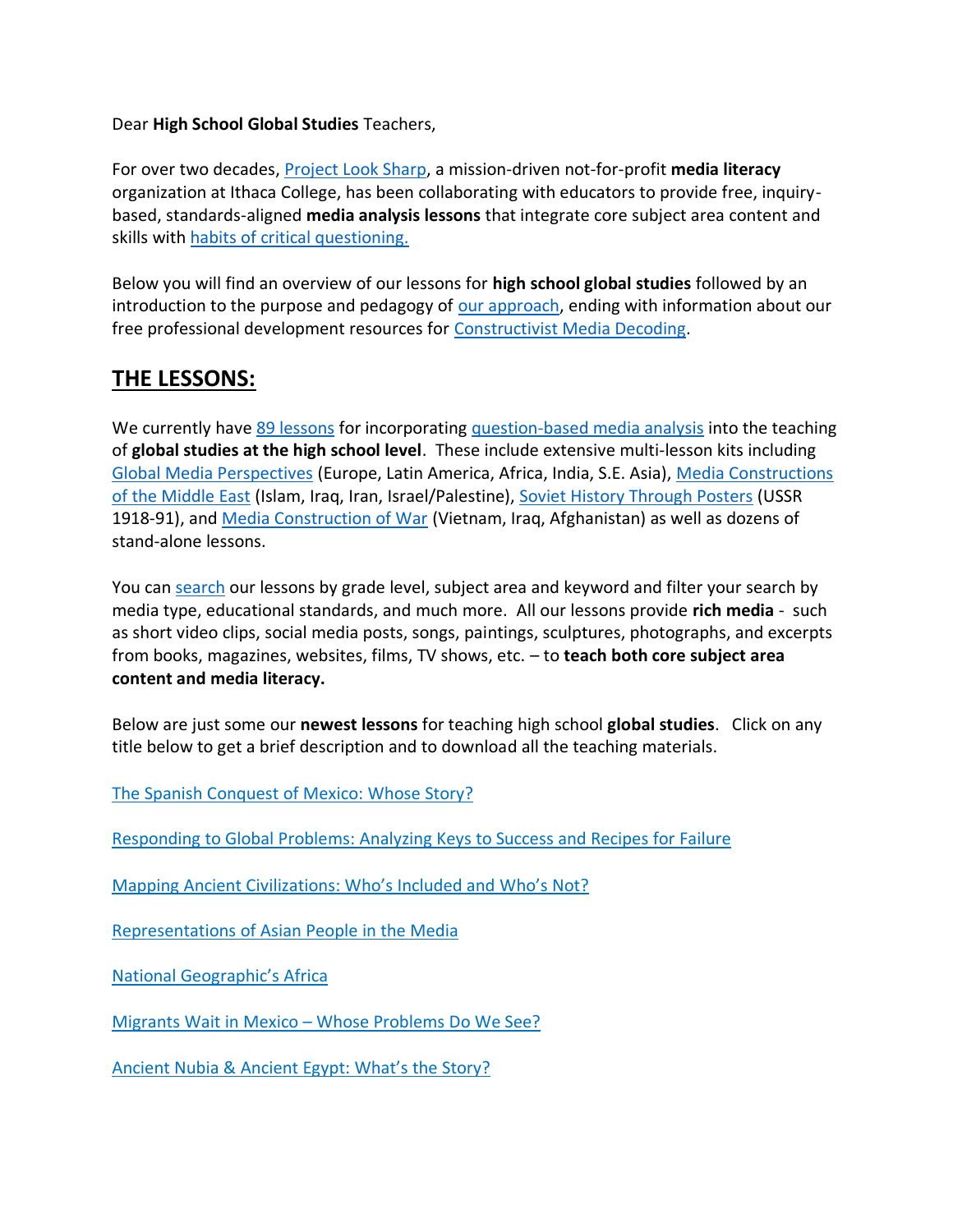Family [Planning:](https://projectlooksharp.org/front_end_resource.php?resource_id=446) Why it Matters

Vaccine [Nationalism](https://projectlooksharp.org/front_end_resource.php?resource_id=557) and Global Equity: Who Gets the Shots When?

Mapping the Border: Who [Decides?](https://projectlooksharp.org/front_end_resource.php?resource_id=457)

Slavery in the 21st [Century:](https://projectlooksharp.org/front_end_resource.php?resource_id=499) What Can We Do?

[Educating](https://projectlooksharp.org/front_end_resource.php?resource_id=441) Girls

Greta Meets Malala: How [Different](https://projectlooksharp.org/front_end_resource.php?resource_id=531) Media Forms Present the News

Fighting Back Against Religious [Intolerance](https://projectlooksharp.org/front_end_resource.php?resource_id=524)

Climate [Disaster:](https://projectlooksharp.org/front_end_resource.php?resource_id=471) Young People Act

Rising Sea [Refugees](https://projectlooksharp.org/front_end_resource.php?resource_id=424)

[Geoengineering:](https://projectlooksharp.org/front_end_resource.php?resource_id=421) Can Techno Fixes Save Us From Climate Change?

## **CONSTRUCTIVIST MEDIA DECODING:**

Our [constructivist](https://projectlooksharp.org/our-approach.php) approach is particularly effective for leading civil and reflective documentbased analysis about **potentially polarizing issues**. Our lessons and methodology help students learn to habitually ask key questions; assess truth, credibility, and accuracy in media messages; and become **metacognitive** about their own thinking.

We believe that the critical analysis of all media messages - from books to blogs, paintings to *Pinterest* - must become habitual for all our students. Students need **continual practice** in asking [critical thinking questions](https://projectlooksharp.org/Resources%202/Project%20Look%20Sharp%20Key%20Questions%20Both.pdf) such as:

- *Who produced this for what purpose?*
- *Is the source and information credible?*
- *What are the biases in this message?*
- *How does my own identity influence how I see this?*

For this kind of self-reflective critical analysis to become ingrained, we need to have students practice this questioning, in age-appropriate ways, from Kindergarten through 12<sup>th</sup> grade, and in diverse subject areas. And we need effective and **efficient methodologies and free materials** to support the integration of media analysis into the core curriculum – helping us to teach what we already teach in ways that **engage more students** more effectively.

Project Look Sharp has published over [500 media analysis lessons](https://www.projectlooksharp.org/search-result.php?search%5Bkeyword%5D=&search%5Bcategory%5D=lessons) on our website and over [70](https://www.projectlooksharp.org/search-result.php?search%5Bkeyword%5D=&search%5Bcategory%5D=PD)  [professional development resources](https://www.projectlooksharp.org/search-result.php?search%5Bkeyword%5D=&search%5Bcategory%5D=PD) for this purpose. All of our lessons – including the lesson